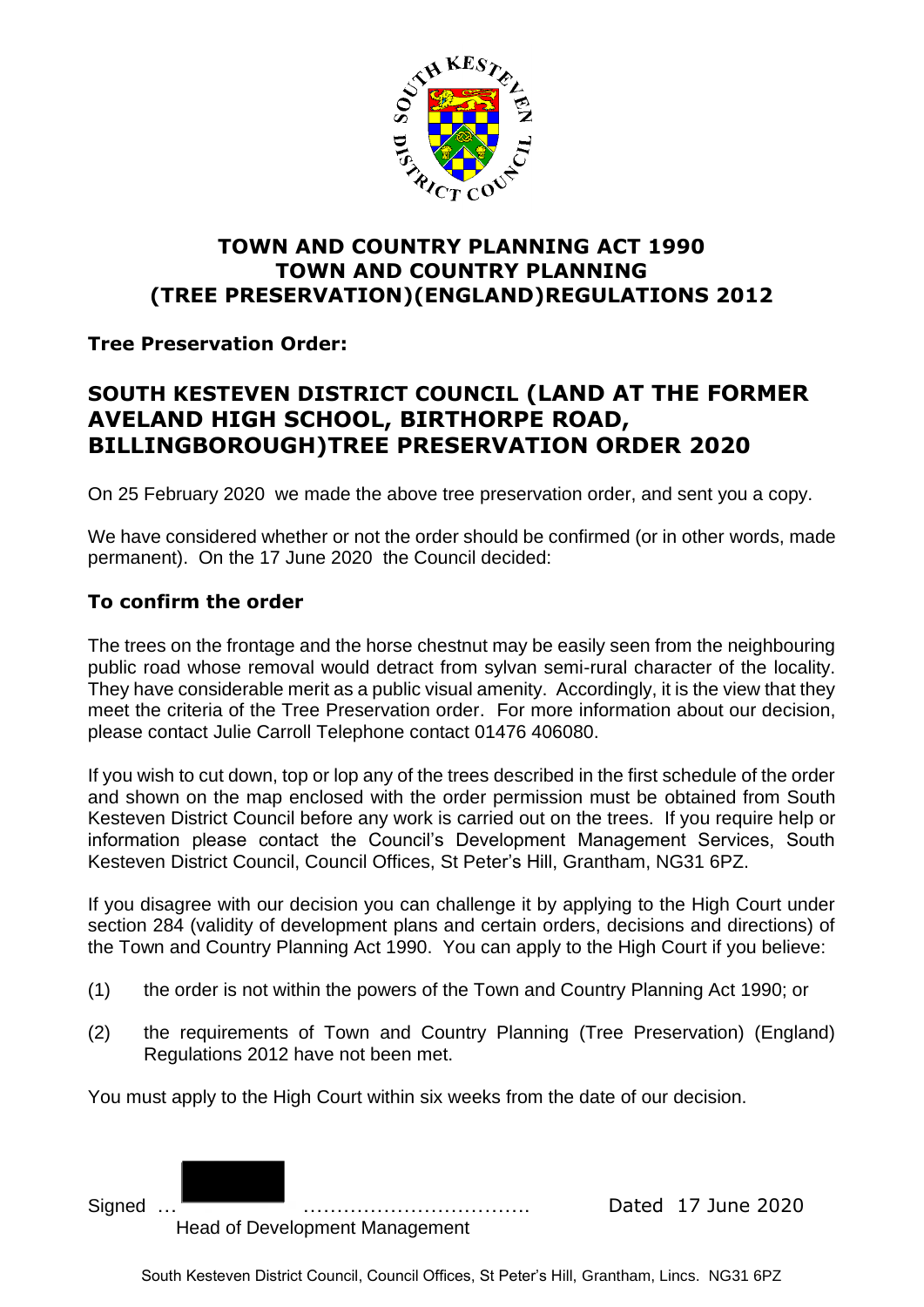### **Tree Preservation Order**

Town and Country Planning Act 1990

## The SOUTH KESTEVEN DISTRICT COUNCIL (LAND AT THE FORMER AVELAND HIGH SCHOOL, BIRTHORPE ROAD, BILLINGBOROUGH) TREE **PRESERVATION ORDER 2020**

The South Kesteven District Council, in exercise of the powers conferred on them by Section 198 of the Town and Country Planning Act 1990 make the following Order-

#### Citation

1. This Order may be cited as SOUTH KESTEVEN DISTRICT COUNCIL (LAND **BIRTHORPE** ROAD. SCHOOL, **AVELAND HIGH AT FORMER BILLINGBOROUGH) TREE PRESERVATION ORDER 2020** 

#### Interpretation

2. - (1) In this Order "the authority" means the South Kesteven District Council

(2) In this Order any reference to a numbered section is a reference to the section so numbered in the Town and Country Planning Act 1990 and any reference to a numbered regulation is a reference to the regulation so numbered in the Town and Country Planning (Tree Preservation) (England) Regulations 2012.

#### Effect

3.- (1) Subject to article 4, this Order takes effect provisionally on the date on Which it is made.

(2) Without prejudice to subsection (7) of section 198 (power to make tree Preservation orders) or subsection (1) of section 200 (tree preservation orders: Forestry Commissioners) and, subject to the exceptions in regulation 14, no person  $shal$ -

- (a) cut down, top, lop, uproot, wilfully damage, or wilfully destroy; or
- (b) cause or permit the cutting down, topping, lopping, uprooting, wilful damage or wilful destruction of,

any tree specified in the Schedule to this Order except with the written consent of the authority in accordance with regulations 16 and 17, or of the Secretary of State in accordance with regulation 23, and, where such consent is given subject to conditions, in accordance with those conditions.

# Application to trees to be planted pursuant to a condition

4. In relation to any tree identified in the first column of the Schedule by the letter "C", being a tree to be planted pursuant to a condition imposed under paragraph (a) of section 197 (planning permission to include appropriate provision for preservation and planting of trees), this Order takes effect as from the time when the tree is rlanted.

Dated this 25th February 2020

The Common Seal of South Kesteven District Council vas affixed to this Order in the presence of-

 $\overline{a}$ 

 $\left[\ldots\right]$ . . . . *.* . . . . . orry Rai Prector of Cirouth This order was come freed by the South Kesteven District Council on the 17<sup>th</sup> June 2  $\bigodot$ 

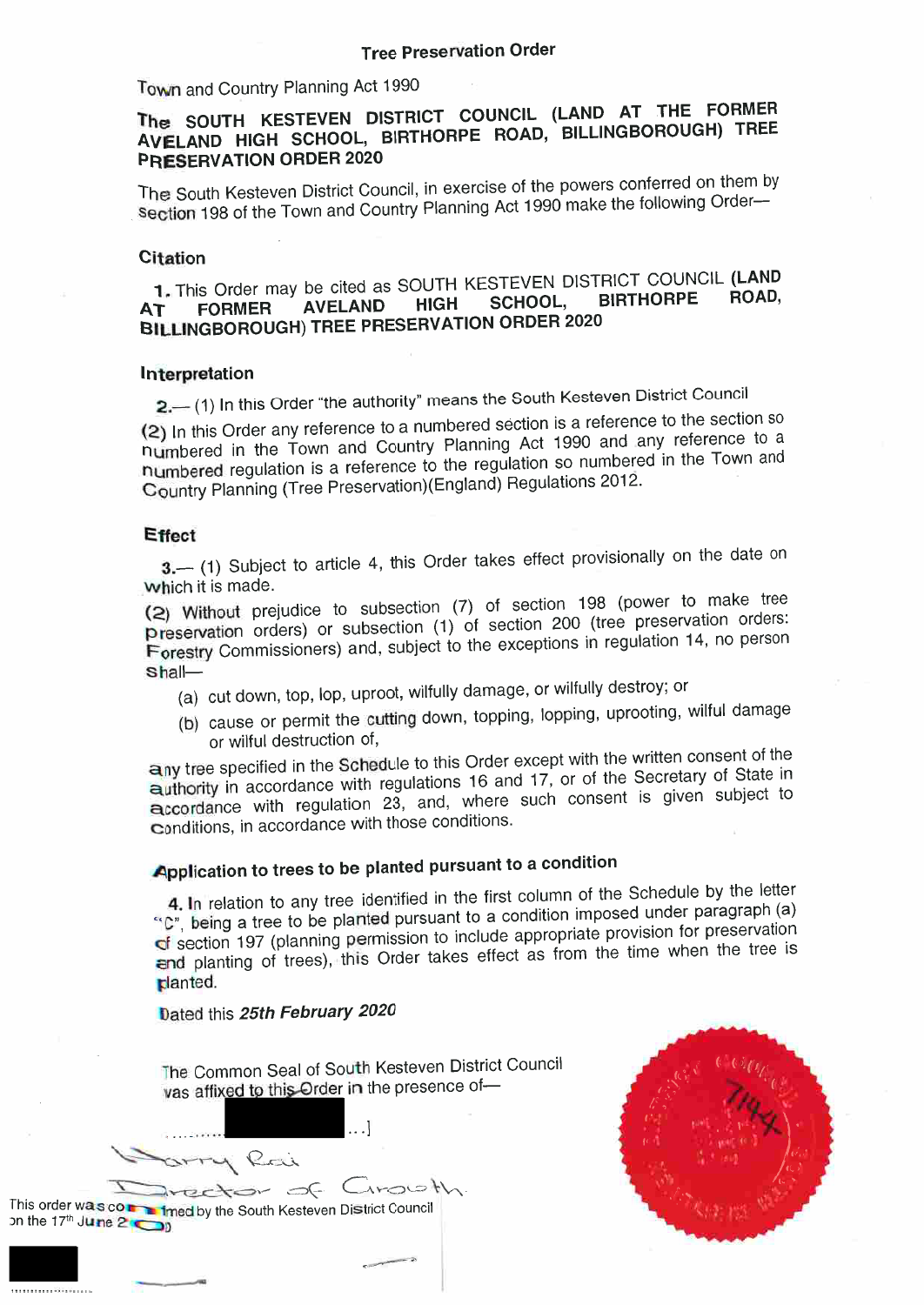### **SCHEDULE**

### **Specification of trees**

| Reference on map | <b>Description</b>    | <b>Situation</b>                                                         |
|------------------|-----------------------|--------------------------------------------------------------------------|
|                  | <b>Horse Chestnut</b> | Land at Former Aveland<br>High School, Birthorpe<br>Road, Billingborough |

# Groups of trees (within a broken black line on the map)

| ∄Reference on map | <b>Description</b>    | <b>Situation</b>                                                         |
|-------------------|-----------------------|--------------------------------------------------------------------------|
| G <sub>1</sub>    | 3 x Silver Birch      | Land at Former Aveland<br>High School, Birthorpe<br>Road, Billingborough |
| G <sub>2</sub>    | 6 x Silver Birch      | Land at Former Aveland                                                   |
|                   | 2 x Crab Apple        | High School, Birthorpe<br>Road, Billingborough                           |
|                   | 1 x Swedish Whitebeam |                                                                          |

|                  |                    | Trees specified by reference to an area (within a dotted black line on the map) |
|------------------|--------------------|---------------------------------------------------------------------------------|
| Reference on map | <b>Description</b> | <b>Situation</b>                                                                |
| <b>NONE</b>      |                    |                                                                                 |
|                  |                    |                                                                                 |

# Trees specified individually (encircled in black on the map)

| Reference on map | <b>Description</b> | <b>Situation</b> |
|------------------|--------------------|------------------|
| <b>NONE</b>      |                    |                  |
|                  |                    |                  |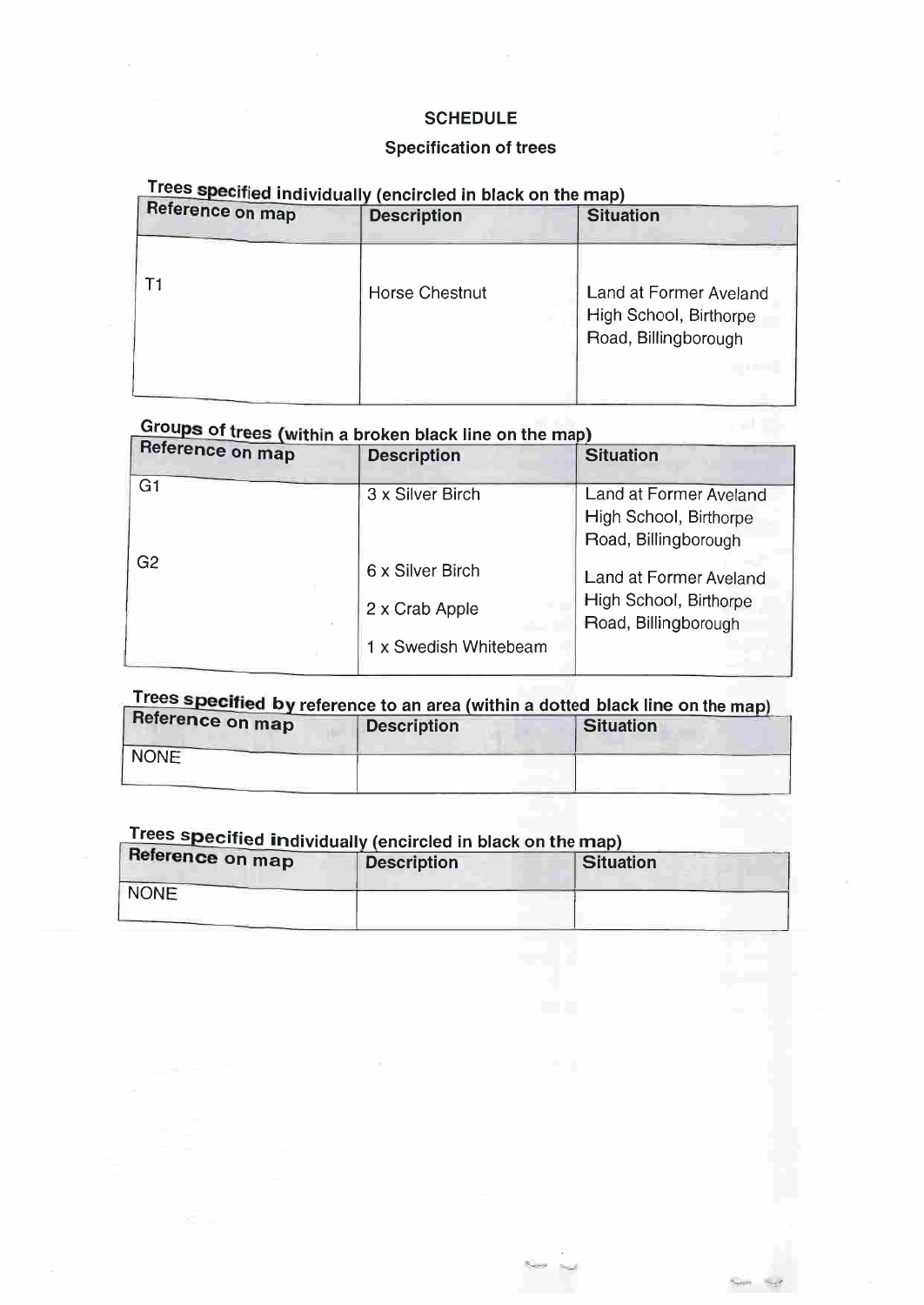



= Individual Protected Tree

= Protected Tree Group

 $\frac{1}{1}$ 

 $\frac{1}{1}$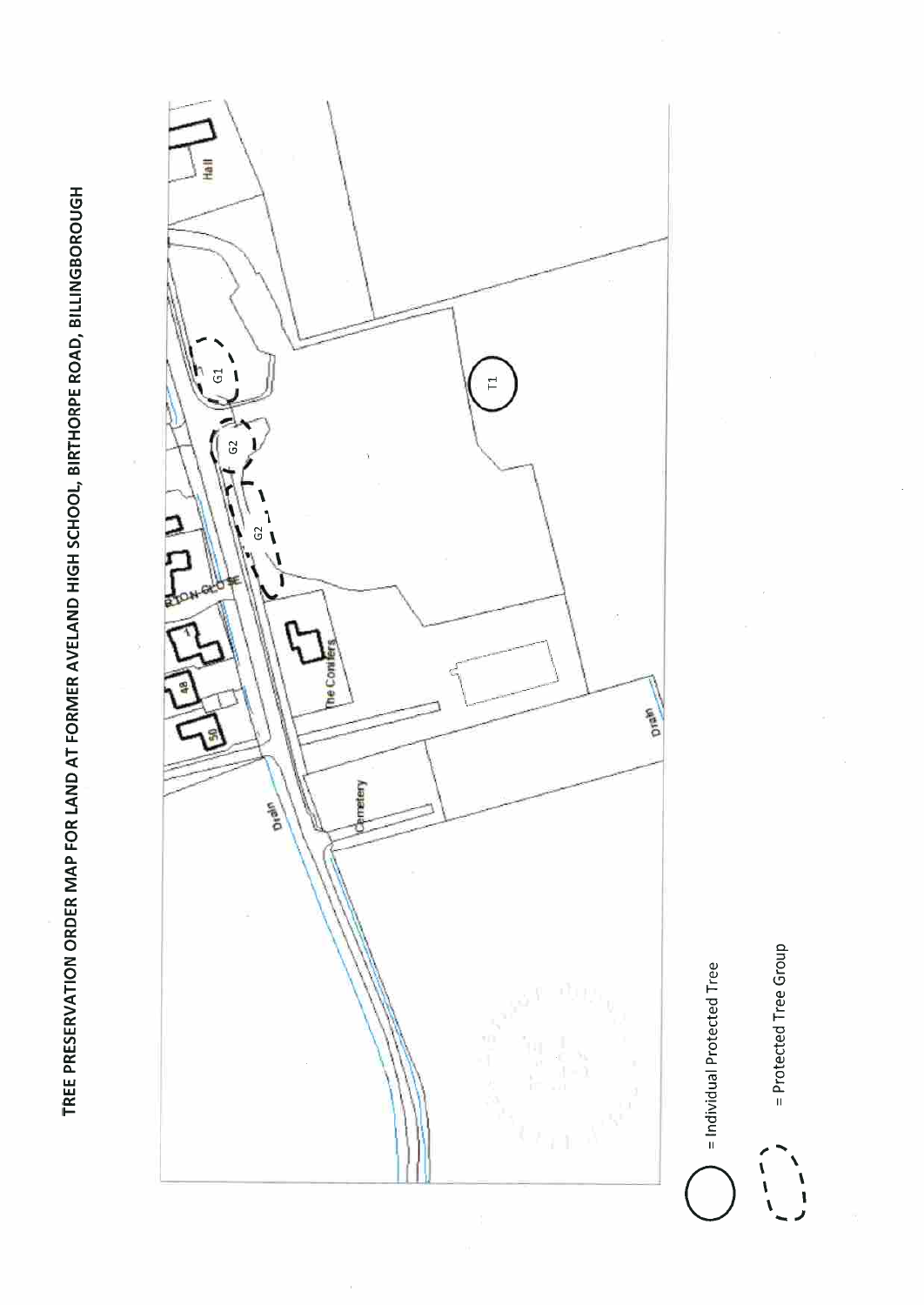$\mathcal{A}^{\text{max}}$  . The set of  $\mathcal{A}^{\text{max}}$  $\frac{1}{2}$  $\sim 50$